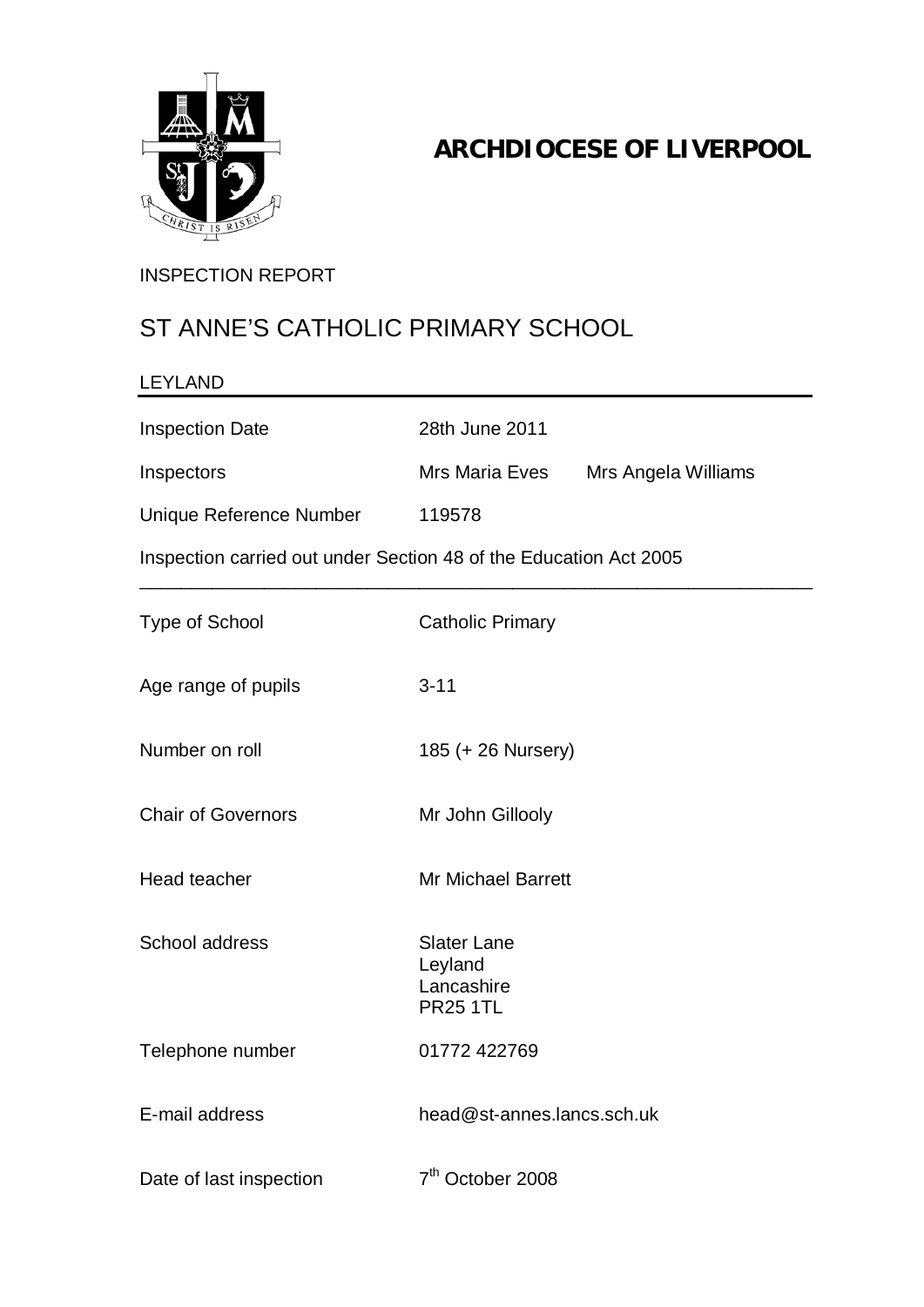# **Introduction**

This inspection was carried out under Section 48 of the Education Act 2005.

The report of the inspection is produced for the Archbishop of Liverpool (Code of Canon Law 804 and 806) and for the governors of the school.

The inspectors are members of the Christian Education Department and their associates approved by the Archbishop of Liverpool for this purpose.

### **Information about the school**

St Anne's school is an average sized Primary School situated in Leyland Lancashire serving the parish of St Mary's Leyland. There are 211 children on roll of whom 133 are baptised Catholic, 19 come from other Christian denominations and 34 pupils from other faith traditions. There are 12 teachers including the headteacher of whom 7 teach Religious Education, 11 are Catholic and 7 have a suitable qualification in Religious Education. The school is one of two Catholic Primary schools that serve the parish of St. Mary's. The Benedictine Monks from Ampleforth who serve the parish have had an important input into the development of the school since its opening. The recent significant re-development of the school buildings have created increased opportunities to enhance the curriculum.

#### **Key for inspection grades**

| Grade 1 | Outstanding  |  |
|---------|--------------|--|
| Grade 2 | Good         |  |
| Grade 3 | Satisfactory |  |
| Grade 4 | Inadequate   |  |
|         |              |  |

© 2011 copyright – Archdiocese of Liverpool. This document may be reproduced in whole or in part for non-commercial educational purposes, provided that the information quoted is reproduced without adaptation and the source and date of publication are stated.

Further copies of this report are obtainable from the school.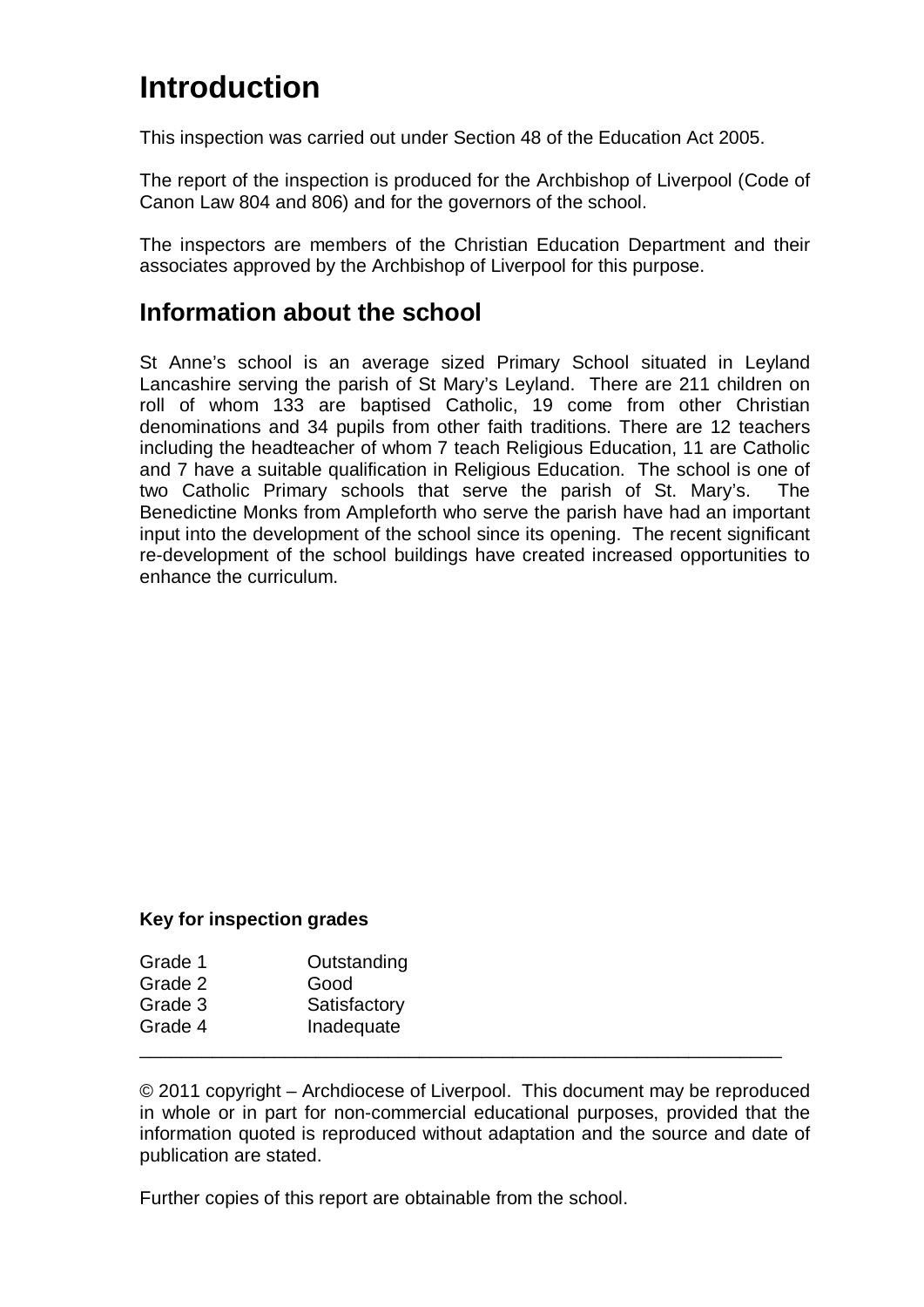# **Inspection Judgements**

#### **Overall effectiveness: how effective the school is in providing Catholic Education**

#### **The school's capacity for sustained improvement**

# 1

#### **Main Findings:-**

St. Anne's is an outstanding Catholic school. It is an inclusive community, underpinned by an exceptionally strong Catholic ethos, which establishes a positive climate for work. The Gospel values of love, care and respect very evidently underpin every aspect of school life. This is a school where the well being of every child is of paramount importance to all staff. Staff provide a secure, calm, nurturing environment in which all pupils thrive and are well cared for. Prayer and worship are at the heart of the school and the inclusion of all pupils is central to the school's vision. St. Anne's reflects a place of happiness, joy and fulfilment whilst striving for success at all levels. The welcoming distinctive ethos is made explicit in the colourful stimulating environment. Pupils are encouraged to take an active part in the life of the school, exercise responsibility and are consulted on a regular basis. The pupils' spiritual and moral development is outstanding and this is reflected in their excellent behaviour and attitudes. There is a clear vision for Catholic Education which is embraced by the whole school community. Since the last inspection the school has securely maintained and built on previously good performance. Self evaluation is rigorous. Outcomes for pupils are outstanding. There is no significant difference in performance between groups of pupils. Outcomes for pupils with additional or special needs are outstanding. The school is successful in addressing the areas it has identified for improvement. The highly effective and inspirational leadership of the headteacher and Religious Education co-ordinator is committed to ensuring excellence in all aspects of the Catholic life of the school. Staff are affirmed and supported. Teachers are provided with in-service training to support their ongoing development. Realistic and challenging plans stem from the accurate analysis obtained through monitoring and are being used effectively to improve outcomes. The Collective Worship is outstanding and contains deeply reflective and uplifting elements. The school chaplain very successfully leads the children in developing meditation skills through the 'In my Heart Room' material.

Given the commitment demonstrated by the headteacher, Religious Education co-ordinator, governors, Parish Priest and Chaplain the school has outstanding capacity for sustained improvement. The school has outstanding capacity to continue to improve due to an accurate knowledge of its strengths and development needs identified through rigorous self evaluation. The school's self evaluation takes place regularly and involves staff, children, parents and governors.

1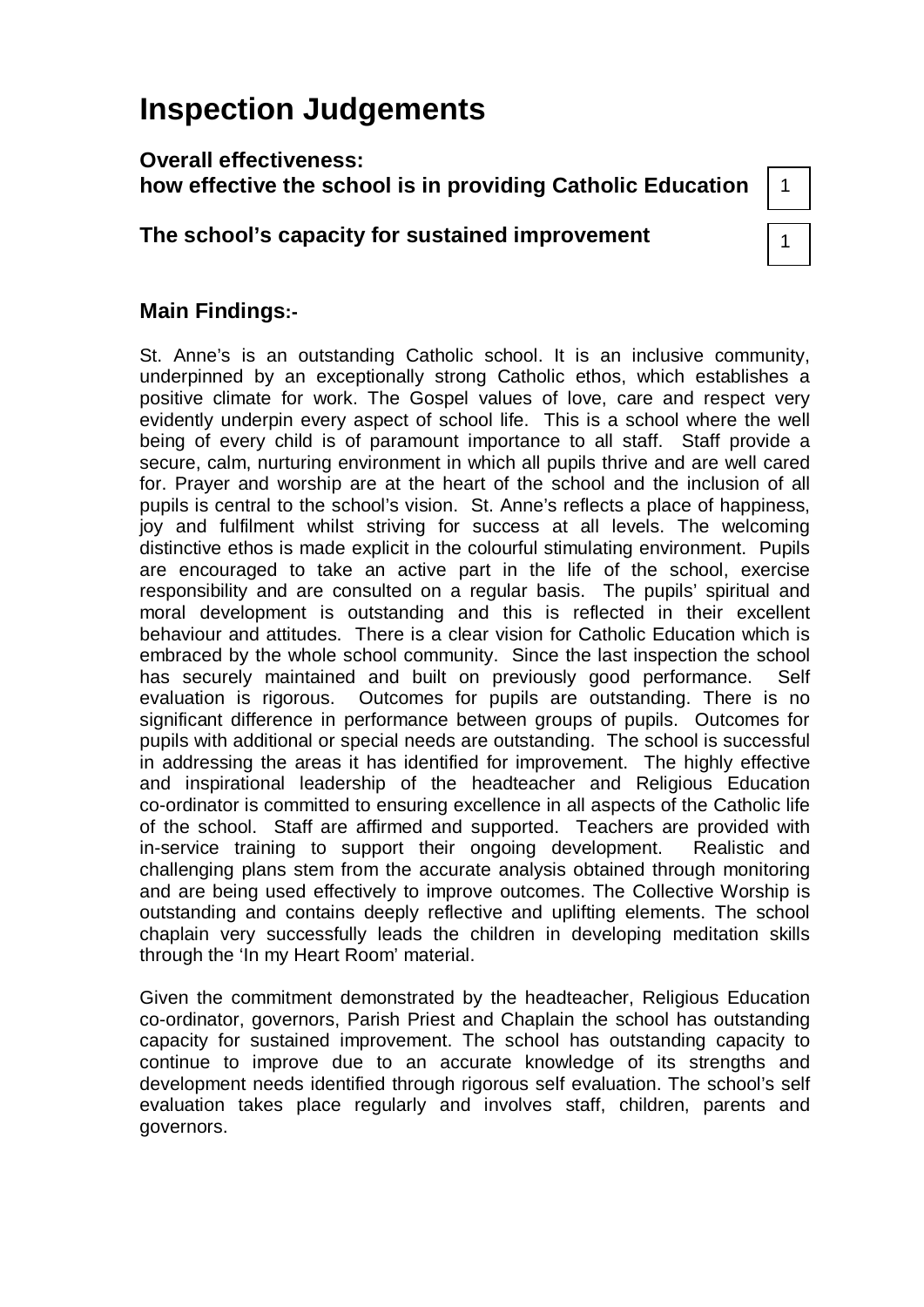#### **What the school needs to do to improve further**

- Further develop Assessment as identified in the self evaluation document by:
	- developing a whole school tracking system that clearly identifies the progress and attainment of all groups of pupils.

#### **How good outcomes are for individuals and groups of pupils**

Pupils' achievement in Religious Education is outstanding. On entry to school many children have a limited knowledge and understanding of the Catholic faith. Pupils' attainment in Religious Education is outstanding. Pupils make outstanding progress in relation to their starting points and capabilities. Analysis of assessments undertaken provide evidence of pupils' generally attaining appropriate level for their age and stage of development in each key stage. There is no difference in performance between pupils of different gender. Outcomes for pupils with additional or special needs are outstanding. Pupils are becoming increasingly more literate. Their knowledge, understanding and skills are developing appropriate to their age or capacity. They are developing the skills that enable them to think spiritually, ethically and theologically and are becoming more aware of the demands of religious commitment in everyday life. Any underachievement is sensitively challenged. Pupils are encouraged to work independently and collaboratively. Pupils' enjoyment of their learning is outstanding as shown by their interest, enthusiasm and behaviour. They speak highly of the staff and they appreciate the many opportunities they have to share their views and shape the future of the school. Pupils show a developing confidence in discussion and feedback and a real knowledge and understanding of the subject and its relevance in their lives. Pupils are actively involved in developing and evaluating the Catholic character of the school. They are proud of their school and involve themselves in a full range of activities carried out in school and beyond the school day, for example preparing and leading collective worship, working with the parish to raise funds for CAFOD, participating in Leyland Schools Carol Service.

Pupils demonstrate enthusiasm and interest and have well developed skills which enable them to gain an understanding of scripture and its relevance to their lives. They have a strong sense of belonging to the school community and value and respect others. Pupils are encouraged to take on roles of responsibility in the school and wider community. Pupils benefit from participation in away days and retreat activities. Pupils are considerate and caring of others both in school and the wider community. Pupils have a good sense of right and wrong and apply this in their personal relationships. Pupils take an increasing responsibility for themselves and their actions. They praise and acknowledge the contribution of others. Through Here I Am, SEAL and education for personal relationships, positive attitudes are fostered in pupils. They show a readiness to embrace and celebrate their lived experiences.

Pupils are outstanding in responding to and participating in the schools Collective Worship. This is a real strength of the school. They are becoming increasingly more confident preparing and leading worship from their earliest years. They act with reverence and are keen to participate in a variety of gatherings. They sing joyfully, reflect in silence and join in community prayers appropriately and with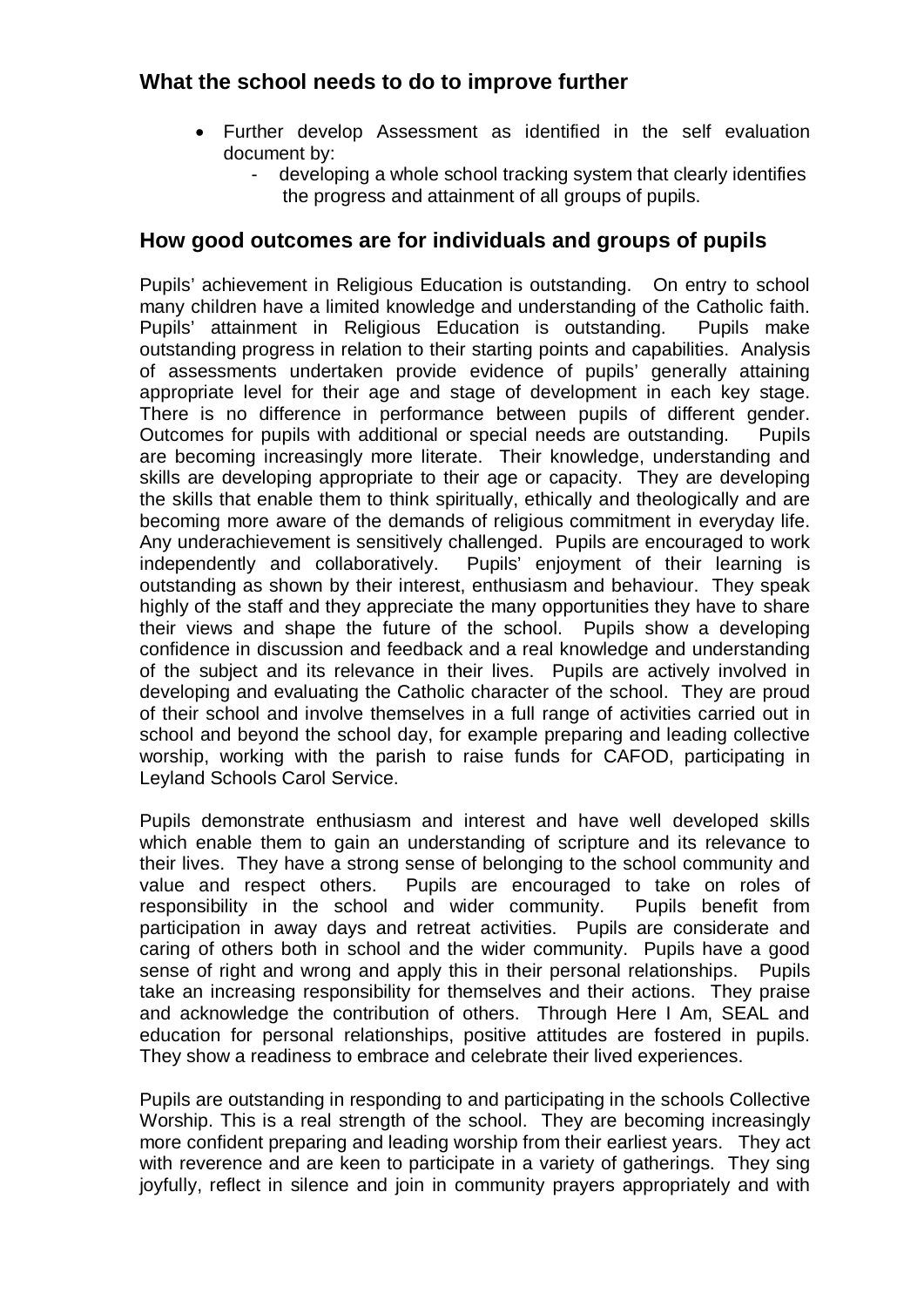confidence. No-one is expected to act in a manner contrary to their beliefs and all show mutual respect. The Collective Worship observed on the day was awesome, inspirational and uplifting. Pupils' knowledge of prayer and liturgy is increasing. They become familiar with a variety of prayer styles. They appreciate and are open to the Word of God in the scriptures.

| How good outcomes are for individuals and groups of pupils                            |  |  |
|---------------------------------------------------------------------------------------|--|--|
| How well pupils achieve in Religious Education                                        |  |  |
| pupils' standards of attainment in Religious Education<br>$\bullet$                   |  |  |
| • the quality of pupils' learning and their progress in<br><b>Religious Education</b> |  |  |
| The extent to which pupils contribute to and benefit from the                         |  |  |
| Catholic Life of the school                                                           |  |  |
| How well pupils respond to and participate in the school's                            |  |  |
| Collective Worship                                                                    |  |  |

#### **How effective the provision is for Catholic Education**

The quality of teaching is consistently effective in ensuring that pupils are interested and engaged and make outstanding progress. Teachers take into account pupils' prior learning and ensure differentiated tasks when planning so that the work consolidates, builds and extends their knowledge and understanding. Teachers provide opportunities for pupils to work independently and collaboratively. Teaching assistants are effectively deployed and make a positive contribution to pupils' learning. There is excellent pace to all lessons. Resources are relevant and appropriate. Praise is used to great effect and good use is made of time. Pupils are informed of their progress and how to improve both orally and through marking. Teachers and others use a variety of strategies to sustain and motivate pupils e.g. marking, creativity, rewards. Pupils are given opportunities to discuss their work and progress.

The assessment of pupils' work in Religious Education is good. Teachers are becoming increasingly more confident in assessing pupils and this has resulted in assessment strategies which provide accurate and detailed information on the achievement of all the pupils. Teachers are able to identify how well pupils are achieving and tackle underachievement. Teachers enable pupils to evaluate their own work. Formal assessment tasks are undertaken in line with Archdiocesan guidance. Assessment information is collated by the subject leader and shared with the leadership team, governors and parents. Achievement and effort are celebrated. Pupils are affirmed, know how well they are doing and know what they need to do to improve further.

The curriculum is outstanding in meeting pupils' needs. The school using the Here I Am programme recommended by the Archdiocese meets the requirements of the Curriculum Directory for Religious Education. A whole school approach is used and appropriate levels of the programme are being followed in different classes. This ensures complete Religious Education entitlement for each child and meets National and Archdiocesan requirements. Of the total curriculum time 10% is allocated to Religious Education. This fulfils the requirements of the Bishops of England and Wales. Planning ensures full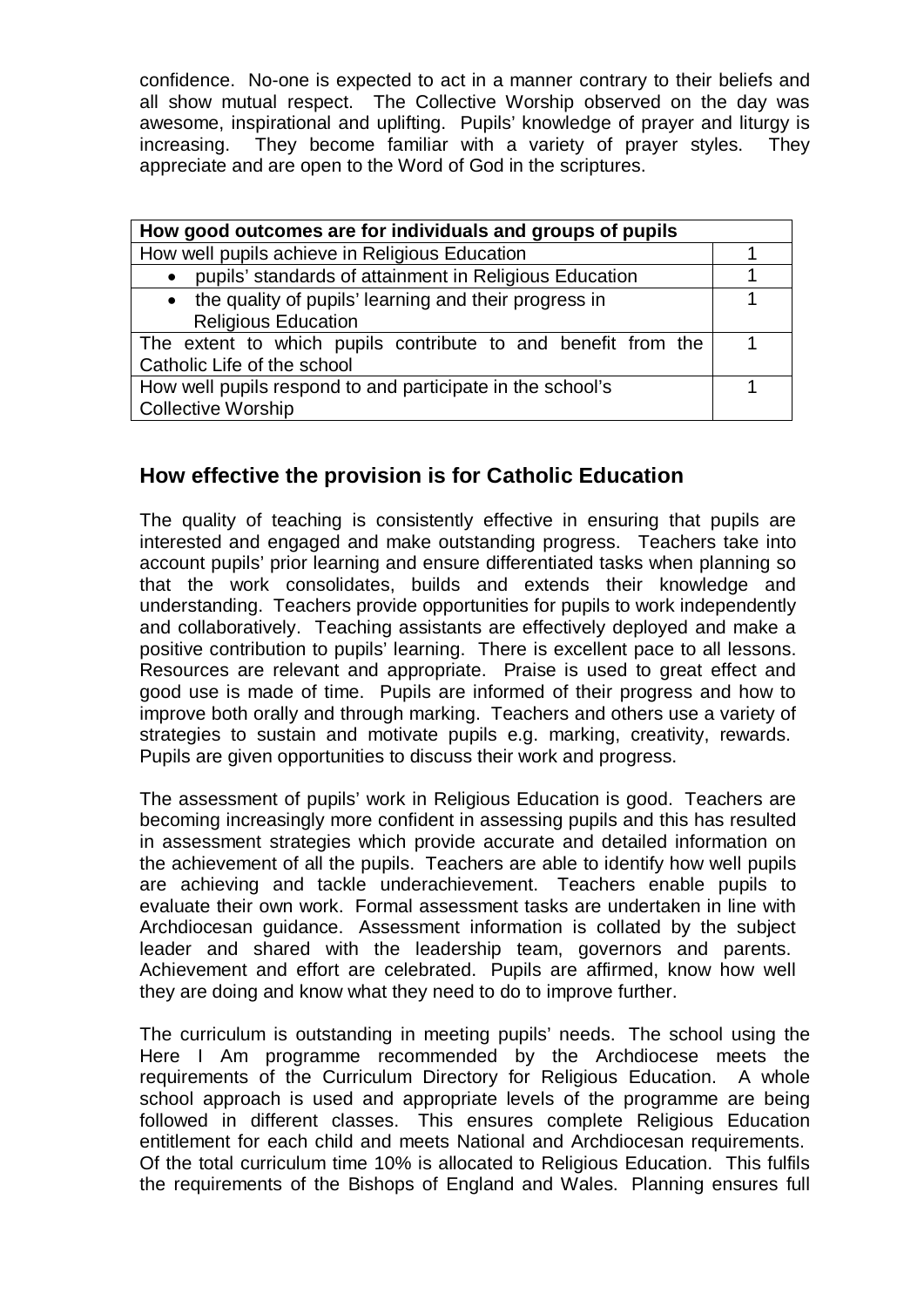coverage of the Religious Education programme. Imaginative and well planned strategies are deployed to enrich pupils' learning. Highly effective use was made of the new ICT suite in addition to a variety of teaching styles including Talking Partners and role play. Curriculum outlines are provided for parents who are consulted on different issues depending on the topic being covered. The school implements new curriculum developments as appropriate. Enrichment activities have a positive impact on the curriculum. The Religious Education curriculum provides outstanding opportunities for pupils' spiritual and moral development.

The Collective Worship provided is outstanding in reflecting the Catholic character of the school and taking into account the variety of Faith backgrounds among the pupils. Collective Worship plays a key part in meeting the Spiritual needs of the pupils. Opportunities are provided to enable full, active and conscious participation of the whole school community. Children are enabled to pray formally and informally. The beautiful Anniversary Garden is used by children staff and parents both during and after the school day. Children are often seen taking their parents in before and after school for quiet reflection. The school provides opportunities for staff to develop the skills in planning and leading Collective Worship. The teachers provide the necessary resources and opportunities to help children to develop the skills necessary to plan, lead and participate in Collective Worship. Careful attention is given to suitable artefacts in and around the school foyer, hall, classrooms and prayer tables. Displays of a high standard are created to link with Here I Am topics and the liturgical seasons. Many opportunities are provided for parents, carers the local and wider Faith communities to participate in a variety of celebrations of the 'Here I Am' programme and the Church's liturgical year.

| How effective the provision is for Catholic Education                |  |  |
|----------------------------------------------------------------------|--|--|
| The quality of teaching and purposeful learning in Religious         |  |  |
| Education                                                            |  |  |
| The effectiveness of assessment in Religious Education               |  |  |
| The extent to which the Religious Education curriculum meets pupils' |  |  |
| needs                                                                |  |  |
| The quality of Collective Worship provided by the school             |  |  |

#### **How effective leaders and managers are in developing the Catholic Life of the schools**

Leaders and managers are outstanding in promoting and developing the Catholic life of the school and show a real understanding of and commitment to the Mission of the Church. This is reflected in the School's own Mission Statement. All who form part of the school community including parents, Priests, governors and children were involved in the development and review of the Mission Statement. Its aims and practical objectives direct and guide every aspect of school life and are a useful tool by which the school evaluates its effectiveness. Many opportunities are provided for the staff and pupils to play an active part in Catholic life and Mission of the school. The Self Evaluation Document provides evidence of the schools monitoring, searching analysis and self challenge. Their analysis provides a basis to celebrate the school's strengths and outlining areas for development. The school provides excellent induction and in-service training to enable staff to further understand the Church's Mission in Education and play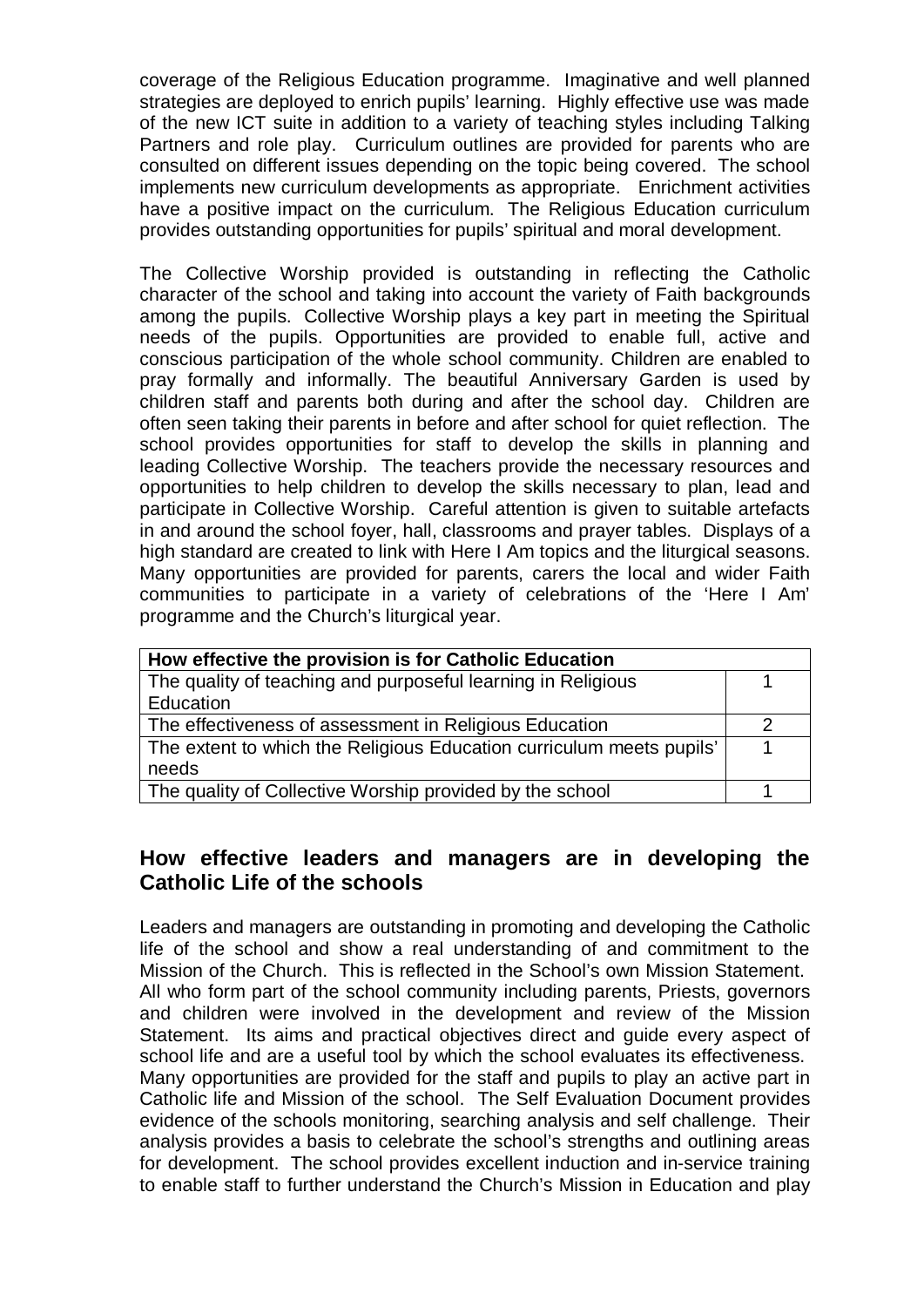their unique part in it. A range of opportunities for Spiritual and Moral developments are provided for staff and pupils, for example excellent peer support with children readily offering praise, thanks, support and forgiveness to others.

In St. Anne's there exists a well embedded culture of self evaluation. Leaders and managers are outstanding in the way they use monitoring data to evaluate the school's performance, celebrate, and plan future improvements. The leadership of the headteacher and Religious Education co-ordinator is outstanding. They demonstrate commitment, passion and enthusiasm. They have worked hard to ensure good documentation guides and direct all staff in the delivery of the subject. They fully embrace professional development and encourage, challenge and support staff in developing their understanding of Here I Am.

Governors are outstanding in fulfilling their responsibilities. They hold the school to account offering support and challenge. They have effectively helped to shape the direction of the school through establishing procedures that ensure the high profile of the Catholic character of the school. They are knowledgeable about the school's strengths and areas for development and are beginning to develop an understanding of how well pupils are achieving including different groups within the school.

St. Anne's has an inclusive ethos where respect for every individual is achieved. The school provides a range of opportunities for pupils to meet and share with others from different backgrounds. Strong links have been established with a multi faith school in Burnley. Pupils' commitment to improving the local and wider communities was reflected in a recent commendation award from the High Sheriff of Lancashire for good citizenship and anti-vandalism work with the local police. Leadership at all levels respects difference, values diversity and ensures equal opportunities for all. Prayer, worship and the liturgical life of the school reflects and respects the religious diversity within the school. There are positive relationships at every level within the school. Leaders and managers facilitate pupils' involvement in service to the local Faith and religious communities, the immediate neighbourhood served by the school and the wider community. Dialogue and collaboration is encouraged with people who hold different beliefs and values. Parents are consulted regularly and involved in a variety of ways in the life of the school e.g. through meetings, newsletters and attendance at assemblies and celebrations. Parents' responses to questionnaires demonstrate how much they value these opportunities. The PTFA actively supports the ethos of the school by attending family events and purchasing Religious Education resources. The use of the 'Here I am' programme promotes community cohesion. Children have explored the beliefs and values of other faiths and religions. This helps to promote tolerance and respect for those who think differently.